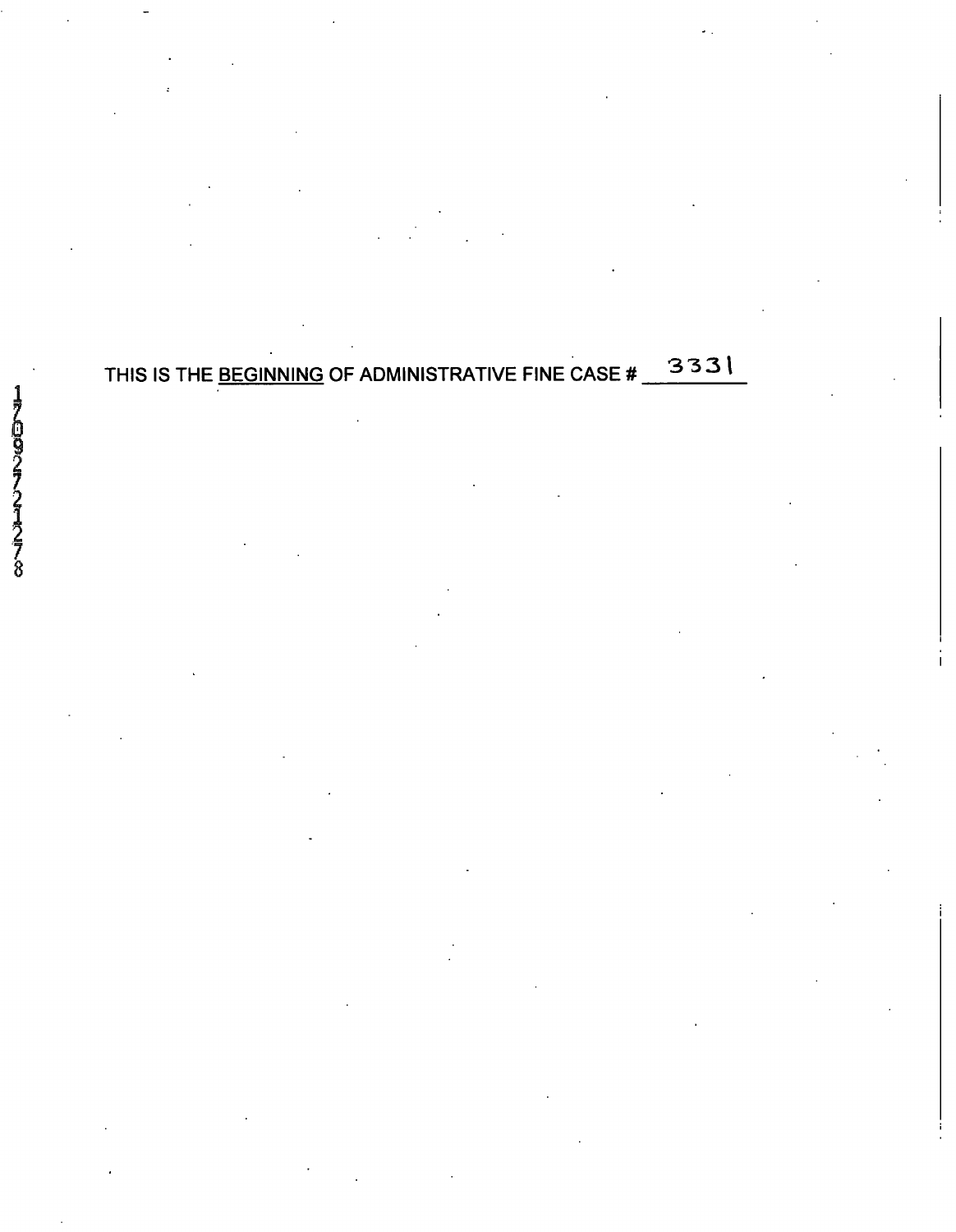

2017 JUN 12 Ailli: 50

s egyptál<br>P

**June 12,2017** 

 $\mathbb{Z}$ 

# SENSITIVE

**THROUGH: Alec Palmer Staff Director** 

**MEMORANDUM** 

**Patricia C. Orrock** 

**Chief Compliance Officer** 

Debbie Chacona  $\mathcal{D}C$ **Assistant Staff Director Reports Analysis Division** 

**BY:** 

**FROM:** 

Kristin D. Roser/Ben Holly  $\beta$  // **Reports Analysis Division Compliance Branch** 

**SUBJECT: Reason To Believe Recommendation - 2017 April Monthly Report for the Administrative Fine Program** 

**Attached is the name of a political committee and its treasurer who failed to file the 2017 April Monthly Report in accordance with 52 U.S.C. § 30104(a). The April Monthly Report was due on April 20,2017.** 

**The committee listed on the attached RTB Circulation Bled the report** 

**no more than thirty (30) days after the due date (considered a late filed report). In accordance with the schedule of civil money penalties for reports at 11 CFR 111.43, this**  committee should be assessed the civil money penalty highlighted on the attached circulation **report.** 

#### **Recommendation**

**1. Find reason to believe that the political committee and its treasurer, in his official capacity, listed on the RTB Circulation Report violated 52 U.S.C. § 30104(a) and make a preliminary determination that the civil money penalty would be the amount indicated on the RTB Circulation Report.** 

**2. Send the appropriate letter.**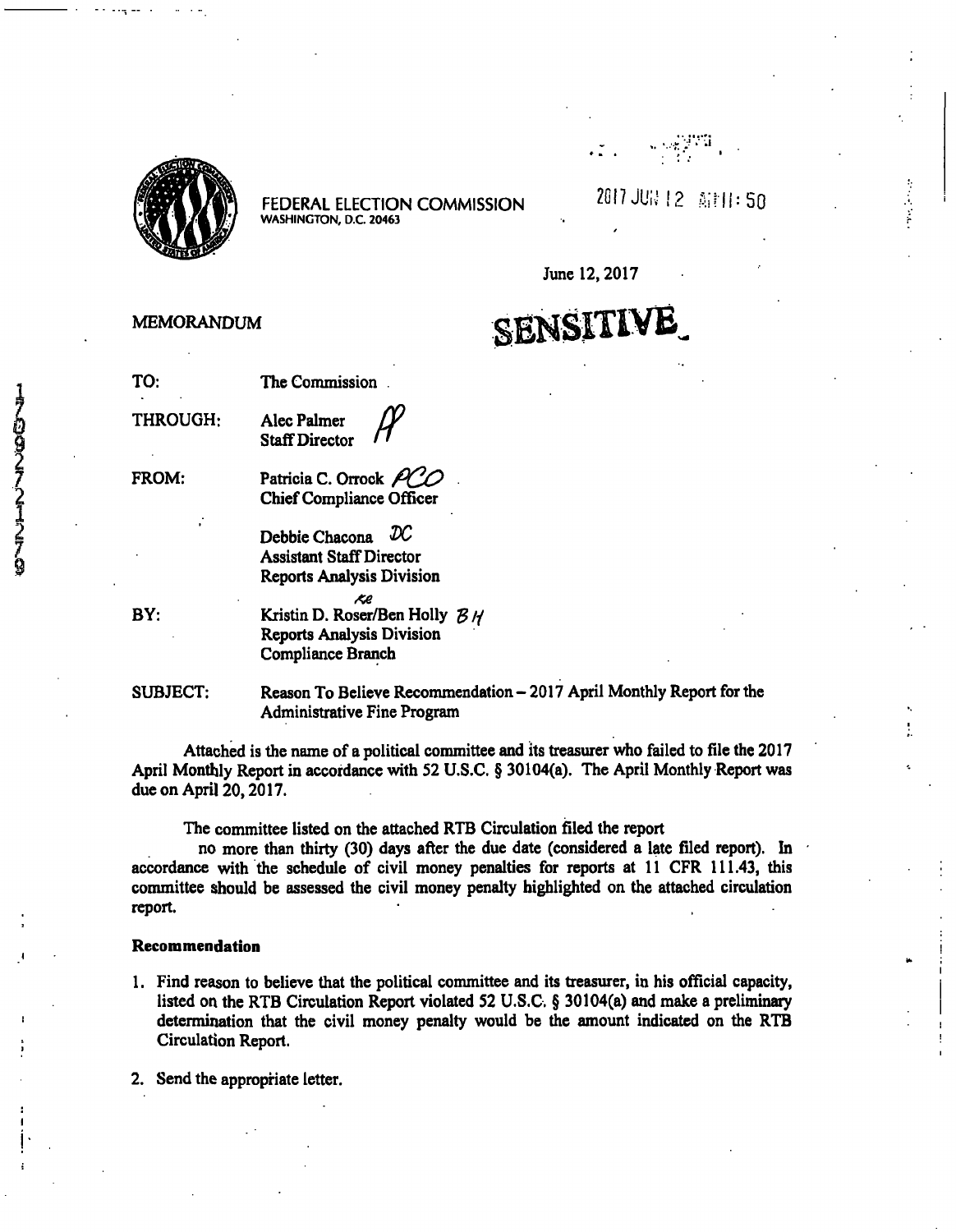*2^* 

 $\ddot{\cdot}$ 

**17 8:51 AM S** 

# **C 0) .2 <3.**  deral Ele<br>n to Belie<br>'Not Ele **u. w -J >:**  *X*  **< r»-**

**§** 

| Name<br>Z         |                   |
|-------------------|-------------------|
| VELZER.<br>STEVEN | <b>JILL STEIN</b> |
|                   |                   |

Page 1 of 1

 $\frac{1}{2}$  $\frac{1}{2}$ 

 $\frac{1}{2}$ 

l,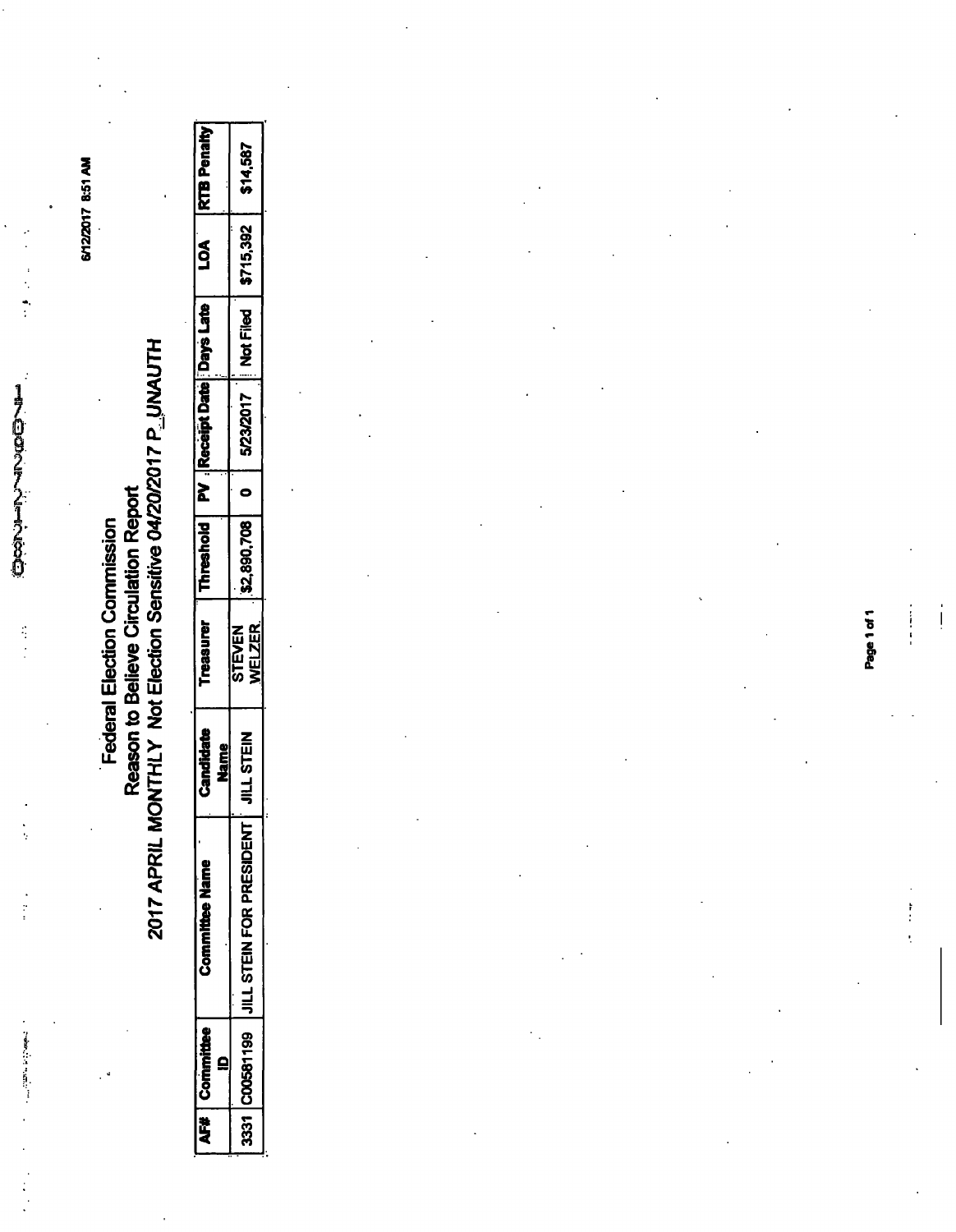#### BEFORE THE FEDERAL ELECTION COMMISSION

In the Matter of

109717-10972007

AF 3331

Reason To Believe Recommendation - 2017 April Monthly Report for the Administrative Fine Program: Jill Stein for President and Steven Welzer, in his official capacity as treasurer

#### CERTIFICATION

λ

I, Dayna C. Brown, Secretary and Clerk of the Federal Election

Commission, do hereby certify that on June 14,2017, the Commission decided

by a vote of 5-0 to take the following actions in AF 3331:

1. Find reason to believe that Jill Stein for President and Steven Welzer, in his official capacity as treasurer, violated 52 U.S.C. § 30104(a) and make a preliminary determination that a civil money penalty of \$14,587 be assessed.

2. Send the appropriate letter.

Commissioners Goodman, Hunter, Petersen, Walther, and Weintraub voted

affirmatively for the decision.

Attest:

*I*s-15<br>Date

Dayna C. Brown. Secretary and Clerk of the Commission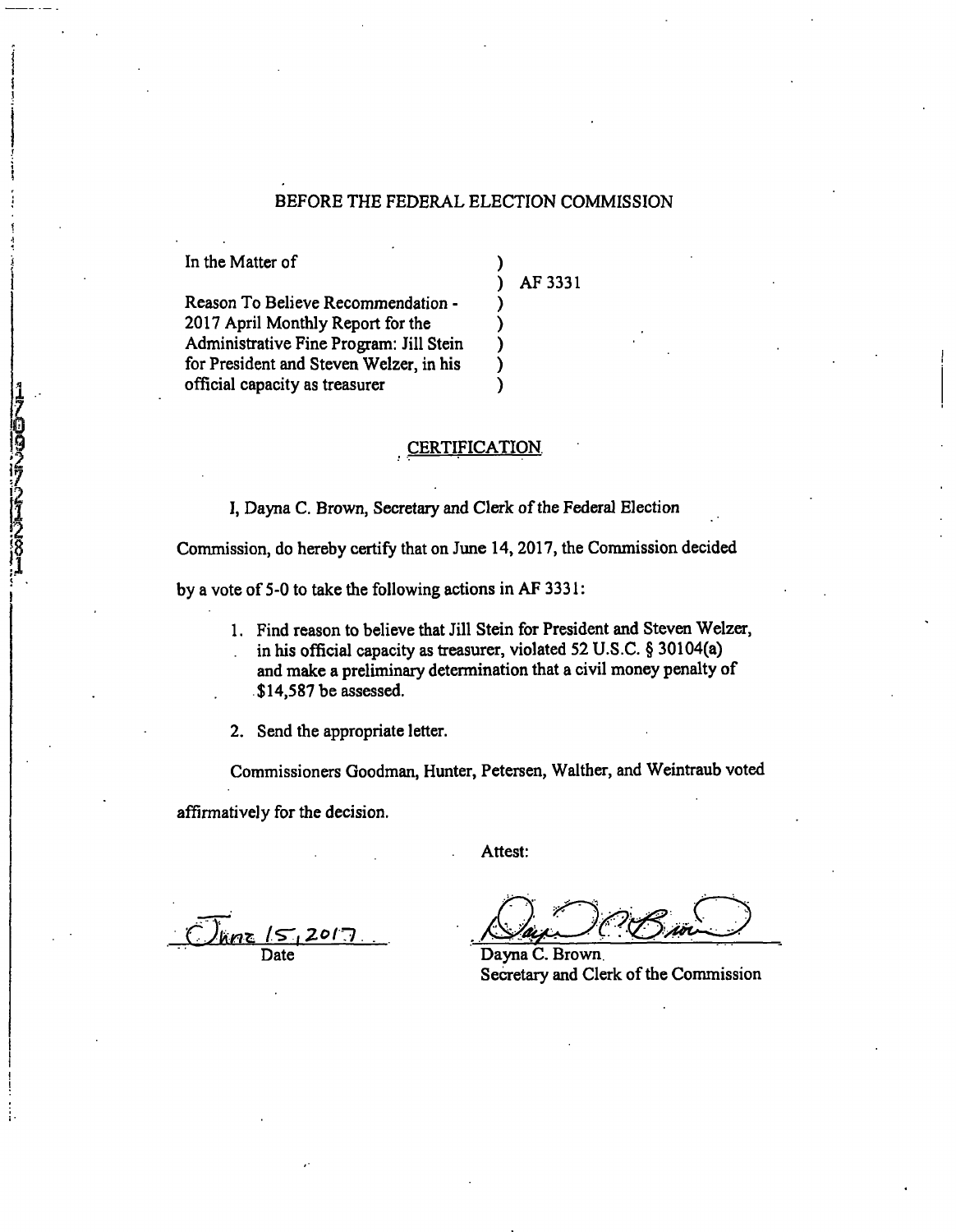

June 15,2017

Steven Welzer, in official capacity as Treasurer Jill Stein for President 22 Kendall Road Lexington, MA 02421

C00581199 AF#:3331

Dear Mr. Welzer:

The Federal Election Campaign Act of 1971, as amended ("the Act"), requires that your committee file an April Monthly Report of Receipts and Disbursements covering the period March 1, 2017 through March 31, 2017. This report shall be filed no later than April 20, 2017. 52 U.S.C. § 30104(a). Because records at the Federal Election Commission ("FEC") indicate that you did not file this report within thirty (30) days of the due date, the report is considered not filed for the purpose of calculating the civil money penalty. You should file this report if you have not already done so.

The Act permits the FEC to impose civil money penalties for violations of the reporting requirements of 52 U.S.C. § 30104(a). 52 U.S.C. § 30109g(a)(4). On June 14, 2017, the FEC found that there is reason to believe ("RTB") that Jill Stein for President and you, in your official capacity as treasurer, violated 52 U.S.C. § 30104(a) by failing to file timely this report on or before April 20, 2017. Based on the FEC's schedules of civil money penalties at 11 C.F.R. § 111.43, the amount of your civil money penalty calculated at the RTB stage is \$14,587. Please see the attached copy of the Commission's administrative fine regulations at 11 C.F.R. §§ 111.30-111.46. Attachment 1. The Commission's website contains further information about how the administrative fine program works and how the fines are calculated. See [http://www.fec.gov/af/af.shtml.](http://www.fec.gov/af/af.shtml) 11 C.F.R. § 111.34. Your payment of \$14,587 is due within forty (40) days of the finding, or by July 24, 2017, and is based on these factors:

Election Sensitivity of Report: Not Election Sensitive

Level of Activity: \$715,392

Number of Days Late: Not Filed (reports not filed within thirty (30) days of the due date are considered not filed for the purpose of calculating the penalty) Number of Previous Civil Money Penalties Assessed: 0

At this juncture, the following courses of action are available to you:

**1. If You Choose to Challenge the RTB Finding and/or Civil Money Penalty**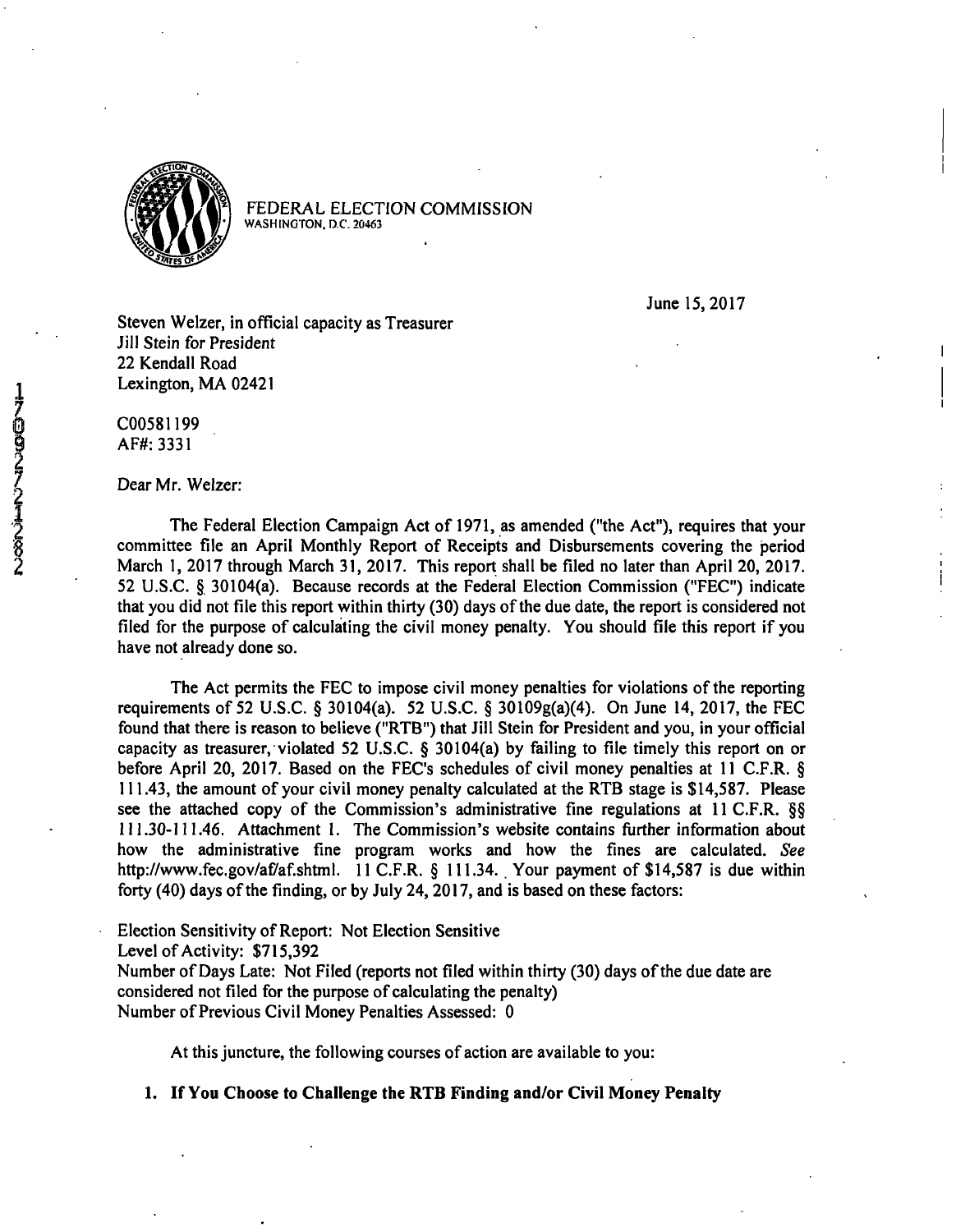If you should decide to challenge the RTB finding and/or calculated civil money penalty, you must submit a written response to the FEC's Office of Administrative Review, 999 E Street, NW, Washington, DC 20463. Your response must include the AF# (found at the top of page 1 under your committee's identification number) and be received within forty (40) days of the Commission's RTB finding, or July 24, 2017. 11 CFR § 111.35(a). Your written response must include the reason(s) why you are challenging the RTB finding and/or calculated civil money penalty, and must include the factual basis supporting the reason(s) and supporting documentation. The FEC strongly encourages that documents be submitted in the form of affidavits or declarations. 11 CFR § 111.36(c).

The FEC will only consider challenges that are based on at least one of three grounds: (1) a factual error in the RTB finding; (2) miscalculation of the calculated civil money penalty by the FEC; pr (3) your demonstrated use of best efforts to file in a timely manner when prevented from doing so by reasonably unforeseen circumstances that were beyond your control. 11 CFR § 111.35(b). In order for a challenge to be considered on the basis of best efforts, you must have filed the required report no later than 24 hours after the end of these reasonably unforeseen circumstances. Id. Examples of circumstances that will be considered reasonably unforeseen and beyond your control include, but are not limited to: (1) a failure of Commission computers or Commission-provided software despite your seeking technical assistance from Commission (1) a factual error in the K1B finding; (2) miscalculation of the calculated civil money penalty by<br>the FEC; or (3) your demonstrated use of best efforts to file in a timely manner when prevented<br>from doing so by reasonab Internet that is not caused by a failure of the Commission's or your computer systems or Internet service provider; and (3) severe weather or other disaster-related incident. 11 CFR § 111.35(c). Examples of circumstances that will not be considered reasonably unforeseen and beyond your control include, but are not limited to: (1) negligence; (2) delays caused by vendors or contractors; (3) treasurer and staff illness, inexperience or unavailability; (4) committee computer, software, or Internet service provider failures; (5) failure to know filing dates; and (6) failure to use filing software properly. 11 CFR § 111.35(d).

> The "failure to raise an argument in a timely fashion during the administrative process shall be deemed a waiver" of your right to present such argument in a petition to the U.S. District Court under 52 U.S.C. §30109. 11 CFR § 111.38.

> If you intend to be represented by counsel, please advise the Office of Administrative Review. You should provide, in writing, the name, address and telephone number of your counsel and authorize counsel to receive notifications and communications relating to this challenge and imposition of the calculated civil money penalty.

#### **2. If You Choose Not to Pay the Civil Money Penalty and Not to Submit a Challenge**

If you do not pay the calculated civil money penalty and do not submit a written response, the FEC will assume that the preceding factual allegations are true and make a final determination that Jill Stein for President and you, in your official capacity as treasurer, violated 52 U.S.C. § 30104(a) and assess a civil money penalty.

Unpaid civil money penalties assessed through the Administrative Fine regulations will be subject to the Debt Collection Act of 1982 ("DCA"), as amended by the Debt Collection Improvement Act of 1996, 31 U.S.C. § 3701 et seq. The FEC may take any and all appropriate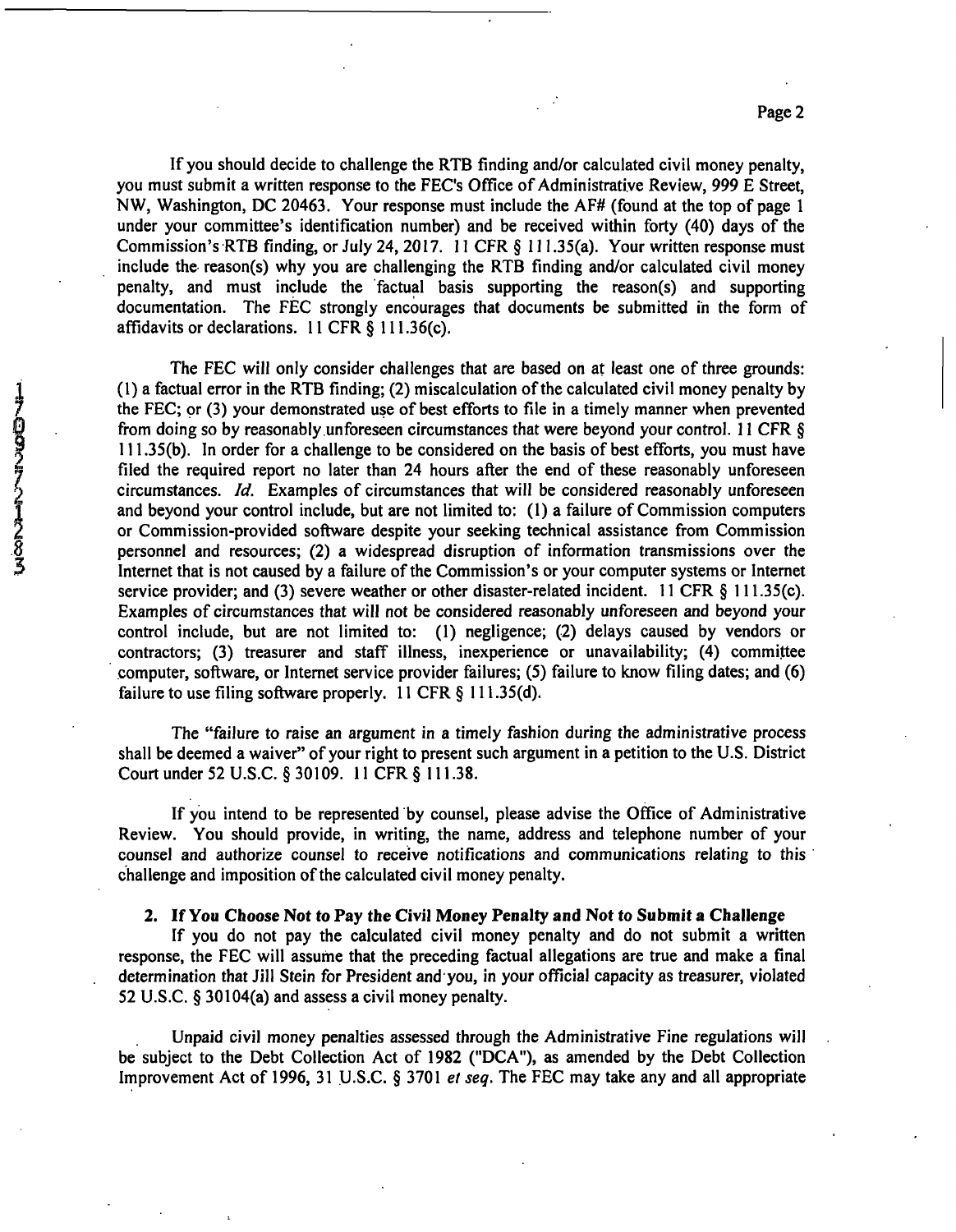action authorized and required by the DCA, as amended, including transfer to the U.S. Department of the Treasury for collection. 11 CFR § 111.51(a)(2).

#### 3. If You Choose to Pay the Civil Money Penalty

If you should decide to pay the calculated civil money penalty, follow the payment instructions on page 4 of this letter. Upon receipt of your payment, the FEC will send you a final determination letter.

#### **NOTICE REGARDING PARTIAL PAYMENTS AND SETTLEMENT OFFERS**

#### **4. Partial Payments**

If you make a payment in an amount less than the calculated civil money penalty, the amount of your partial payment will be credited towards the full civil money penalty that the Commission assesses upon making a final determination.

#### **5. Settlement Offers**

Any offer to settle or compromise a debt owed to the Commission, including a payment in an amount less than the calculated civil money penalty assessed or any restrictive endorsements contained on your check or money order or proposed in correspondence 17 amount of your partial payment in an amount less than the calculated civil money penalty, the<br>
20 transmission assesses upon making a final determination.<br>
5. Settlement Offers<br>
Any offer to settle or compromise a debt of such a restricted payment does not constitute acceptance of the settlement offer. Payments containing restrictive endorsements will be deposited and treated as a partial payment towards the civil money penalty that the Commission assesses upon making a final determination. All unpaid civil money penalty amounts remaining will be subject to the debt collection procedures set forth in Section 2, above.

> This matter was generated based on information ascertained by the FEC in the normal course of carrying out its supervisory responsibilities. 52 U.S.C. § 30109(a)(2). Unless you notify the FEC in writing that you wish the matter to be made public, it will remain confidential in accordance with 52 U.S.C. § 30109(a)(4)(B) and 30109(a)(12)(A) until it is placed on the public record at the conclusion of this matter in accordance with 11 CFR § 111.42.

> As noted earlier, you may obtain additional information on the FEC's administrative fine program, including the final regulations, on the FEC's website at http://www.fec.gov/af/af.shtml. If you have questions regarding the payment of the calculated civil money penalty, please contact Aimee Wechsler in the Reports Analysis Division at our toll free number (800) 424-9530 (at the prompt press 5) or (202) 694-1130. If you have questions regarding the submission of a challenge, please contact the Office of Administrative Review at our toll free number (800) 424- 9530 (press 0, then ext. 1660) or (202) 694-1660.

> > On behalf of the Commission,

Steren Sulatteres

Steven T. Walther Chair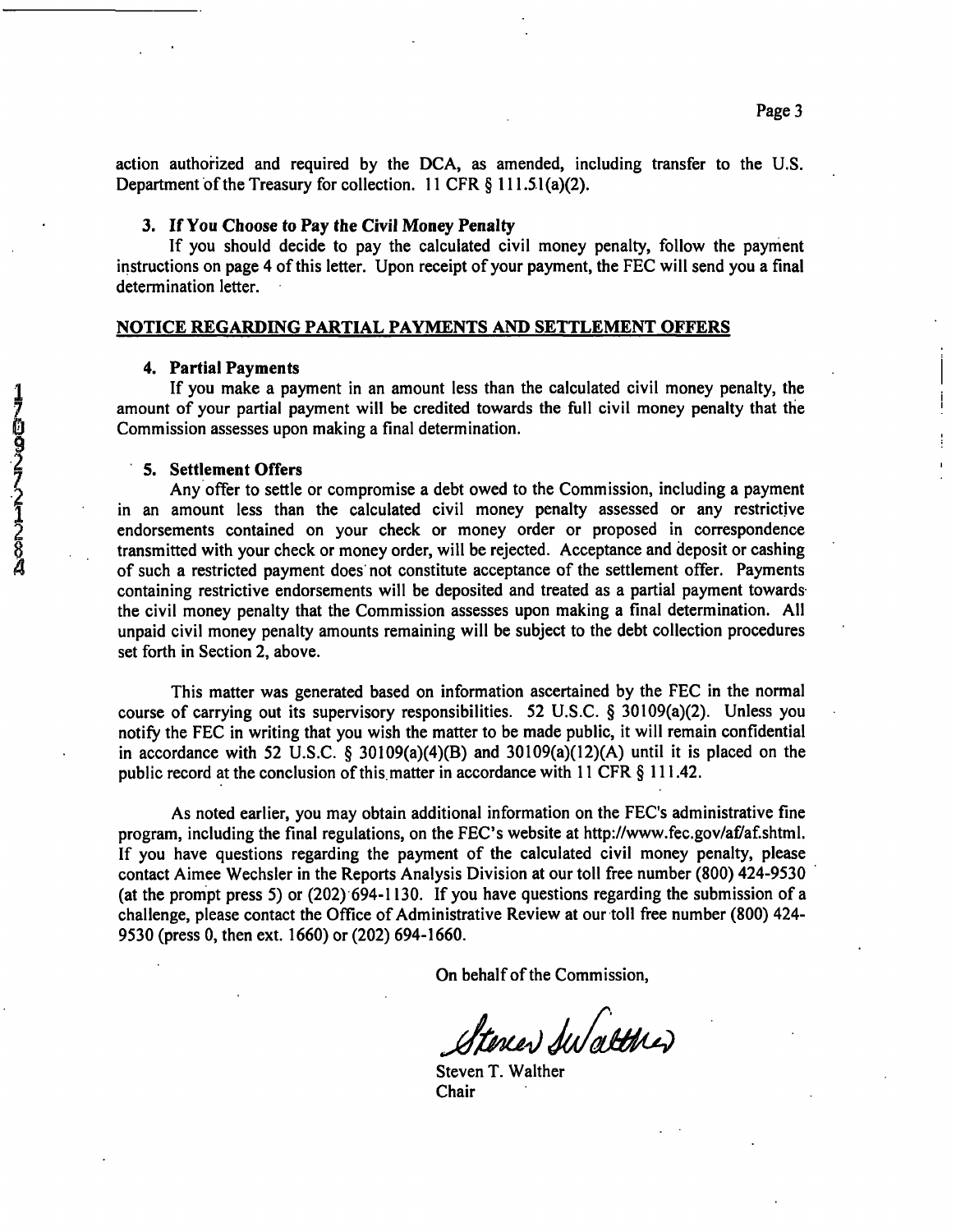#### **ADMINISTRATIVE FINE REMITTANCE & PAYMENT INSTRUCTIONS**

In accordance with the schedule of penalties at 11 CFR § 111.43, the amount of your civil money penalty calculated at RTB is \$14,587 for the 2017 April Monthly Report.

You may remit payment by ACH withdrawal from your bank account, or by debit or credit card through Pay.gov, the federal government's secure portal for online collections. Visit www.fec.gov/af/pay.shtml to be directed to Pay.gov's Administrative Fine Program Payment form.

2 This penalty may also be paid by check or money order, made payable to the Federal<br>
Election Commission.<br>
2 Federal Election Commission<br>
P.O. Box 979058<br>
St. Louis, MO 63197-9000<br>
If you choose to send your payment by co Election Commission. It should be sent by mail to:

Federal Election Commission P.O. Box 979058 St. Louis, MO 63197-9000

If you choose to send your payment by courier or overnight delivery, please send to:

U.S. Bank - Government Lockbox FEC #979058 1005 Convention Plaza Attn: Government Lockbox, SL-M0-C2GL St. Louis, MO 63101

#### **PAYMENTS BY PERSONAL CHECK**

Personal checks will be converted into electronic funds transfers (EFTS). Your account will be electronically debited for the amount on your check, usually within 24 hours, and the debit will appear on your regular statement. We will destroy your original check and keep a copy of it. In case the EFT cannot be processed for technical reasons, you authorize us to process the copy in lieu of the original check. Should the EFT not be completed because of insufficient funds, we may try to make the transfer twice.

PLEASE DETACH AND RETURN THE PORTION BELOW WITH YOUR PAYMENT

FOR: Jill Stein for President

FECID#: C00581199

AF#: 3331

PAYMENT DUE DATE: July 24, 2017

PAYMENT AMOUNT DUE: \$14,587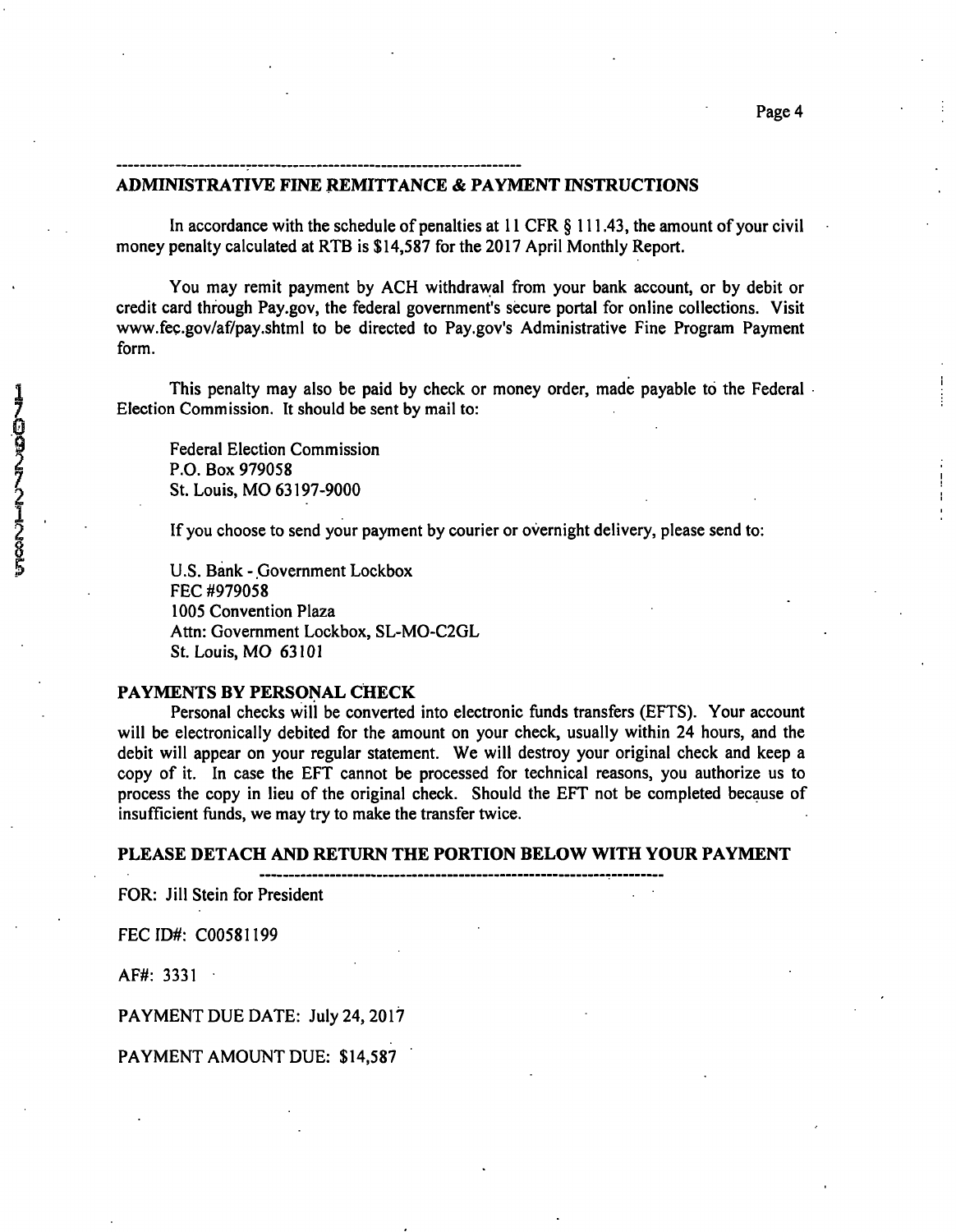

 $\bigotimes_{f\in\mathbb{C},\,\lambda}$  .

**20t7NOVI3 AMI|:3§'** 

**»** 

#### **SENSITIVE**

November 13,2017

#### MEMORANDUM

| TO:      | The Commission                                                                               |
|----------|----------------------------------------------------------------------------------------------|
| THROUGH: | Alec Palmer 2014                                                                             |
| FROM:    | Patricia C. Orrock PCO<br>Chief Compliance Officer                                           |
|          | Debbie Chacona $DC$<br><b>Assistant Staff Director</b><br><b>Reports Analysis Division</b>   |
| BY:      | KR<br>Kristin D. Roser/Ben Holly BH<br><b>Reports Analysis Division</b><br>Compliance Branch |
|          |                                                                                              |

SUBJECT: Administrative Fine Program - Final Determination Recommendation for the 2017 April Monthly Report

Attached is a list identifying a political committee and its treasurer against which the Commission has found reason to believe (RTB) and assessed a proposed civil money penalty calculated at RTB for failure to file or failure to timely file the 2017 April Monthly Report. The committee has not paid the civil money penalty requested at RTB and has been given at least forty (40) days from the date of the Commission's RTB finding to remit payment.

In accordance with 11 CFR § 111.40, the Commission shall send a final determination notice to the respondent that has not paid the civil money penalty.

#### **RAD Recommendation**

(1)Make a final determination that the political committee and its treasurer, in his official capacity, listed on the attached report violated 52 U.S.C. § 30104(a) and assess the final civil money penalty so indicated.

(2) Send the appropriate letter.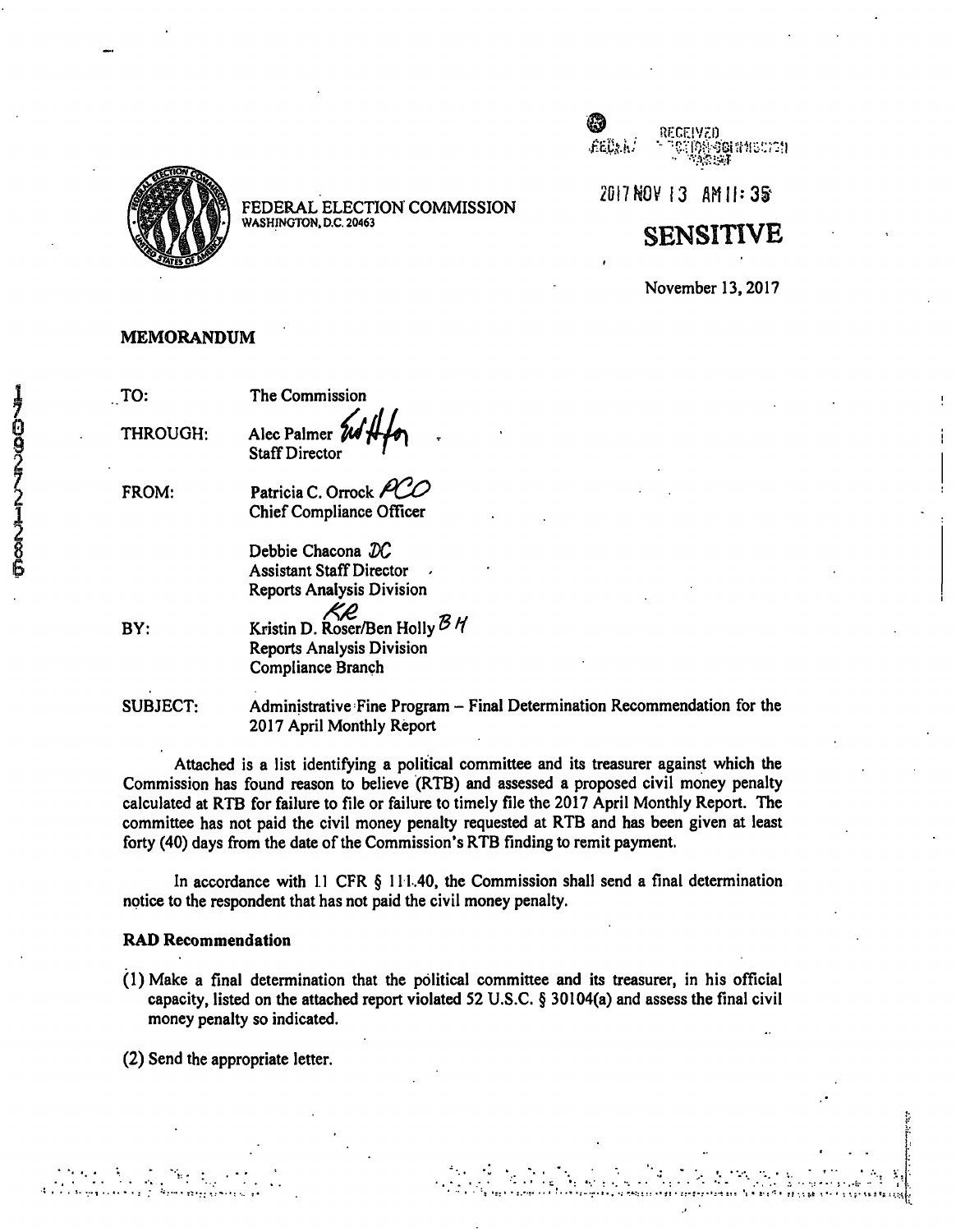17032721287

**s oi** 

# **z**<br>**Z**  $\frac{1}{2}$  **P** 7 APRI

**§** 

 $\frac{1}{2}$  ,  $\frac{1}{2}$  ,  $\frac{1}{2}$  ,  $\frac{1}{2}$ 

 $\mathcal{L}^{\mathcal{L}}$ 

| ł | <b>Committee Name</b>                              | andidate<br>ame | 。<br>三社<br>Comr | easure                                                    | <b>Receipt Date   Days Late</b> | ร<br>9ี |            |          | PV   RTB Date   RTB Penalty   Days Since   FD Penalty |        |
|---|----------------------------------------------------|-----------------|-----------------|-----------------------------------------------------------|---------------------------------|---------|------------|----------|-------------------------------------------------------|--------|
|   | 3331 JULL STEIN FOR PRESIDENT   JILL STEIN   C0058 |                 |                 | 1199   STEVEN WELZER   05/23/2017   Not Filed   \$715,392 |                                 |         | 06/14/2017 | \$14,587 | ន្ទ្រ                                                 | 14,587 |

ب<br>د افغان المراجع الملك

 $\ddot{\cdot}$ 

 $\mathcal{L}_{\mathcal{A}}$  $\mathcal{G}$ 

i<br>Sa  $\frac{1}{2}$ 

i<br>Lin

 $\frac{1}{2}$ 

Ĵ,

Ĵ

þ,

 $\ddot{\phantom{0}}$ 

 $\ddot{\cdot}$ 

Ļ

 $\ddot{\cdot}$ 

Ï

 $\ddot{\phantom{a}}$ 

Page 1 of 1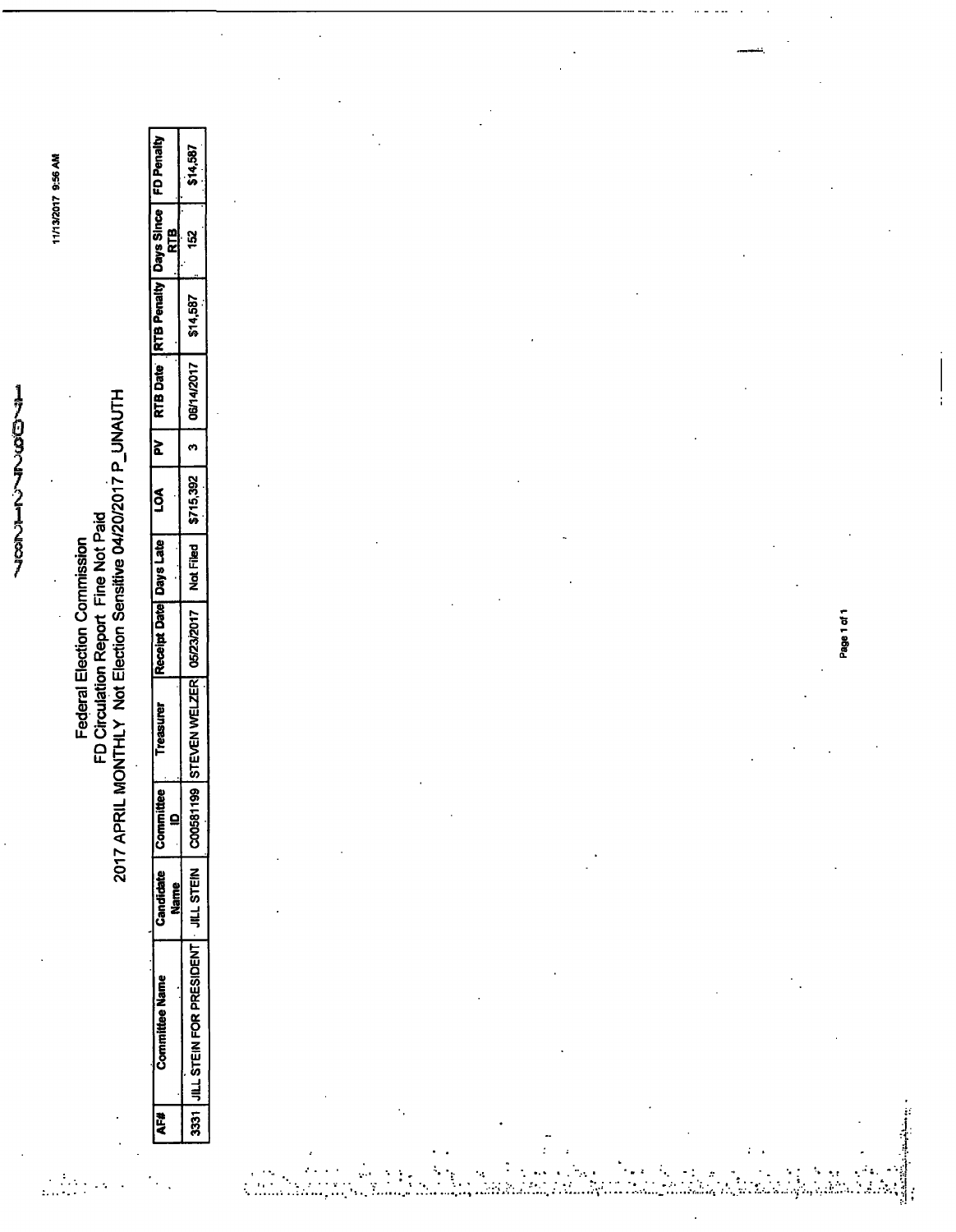#### BEFORE THE FEDERAL ELECTION COMMISSION

In the Matter of

AF 3331

Administrative Fine Program - Final Determination Recommendation for the 2017 April Monthly Report: Jill Stein for President and Steven Welzer, in his official capacity as treasurer

**CERTIFICATION** 

1, Dayna C. Brown, Secretary and Clerk of the Federal Election

Commission, do hereby certify that on November 17, 2017, the Commission

decided by a vote of 5-0 to take the following actions in AF 3331:

1... Make a final determination that Jill Stein for President and Steven Welzer, in his official capacity as treasurer, violated 52 U.S.C. § 30104(a) and assess the final civil money penalty of \$14,587.

2. Send the appropriate letter.

Commissioners Goodman, Hunter, Petersen, Walther, and Weintraub voted

Attest:

affirmatively for the decision.

 $Z$ Date

 $\zeta$ 

Dayna C. Brown Secretary and Clerk of the Commission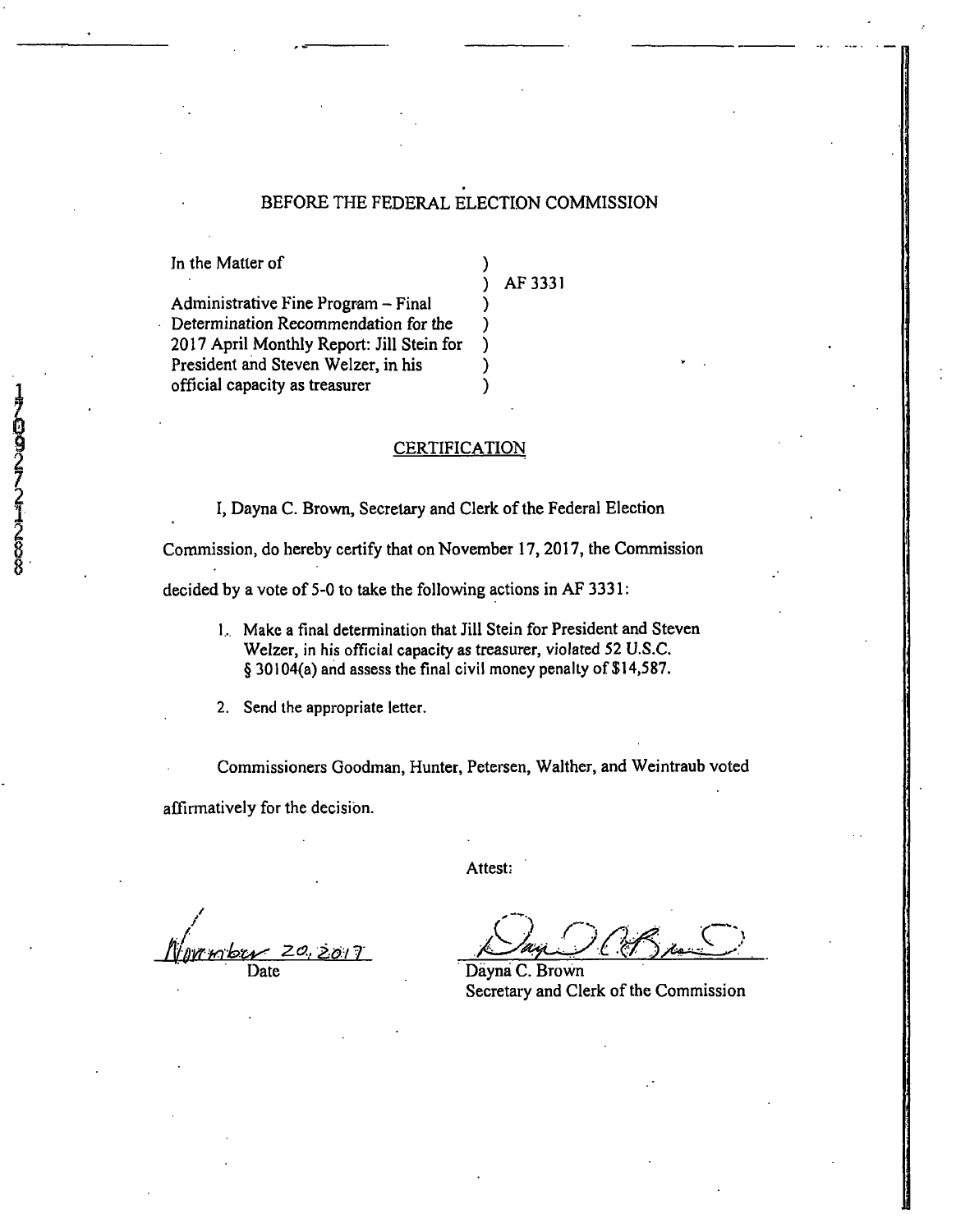

November 20, 2017

Steven Welzer, in official capacity as Treasurer Jill Stein for President P.O. Box 260197 Madison, W1 53726

C00581199 AF#:3331

#### Dear Mr. Welzer:

On June 14, 2017, the Federal Election Commission ("the Commission") found reason to believe ("RTB") that Jill Stein for President and you, in your official capacity as treasurer violated 52 U.S.C. § 30104(a) for filing late or failing to file the 2017 April Monthly Report. By letter dated June 15, 2017, the Commission notified you of the RTB finding and the civil money penalty calculated at the RTB stage to be \$14,587 in accordance with the schedule of penalties at 11 CFR § 111.43. Within forty (40) days of the EEC's RTB finding, you, as treasurer, were required to either transmit payment of the calculated civil money penalty or submit a written response challenging either the RTB finding or the calculated civil money penalty.

The EEC did not receive payment of the calculated civil money penalty or a written response within the time permitted. The EEC made a final determination on November 17, 2017 that Jill Stein for President and you, in your official capacity as treasurer, violated 52 U.S.C. § 30104(a) and assessed a civil money penalty in the amount of \$14,587 in accordance with 11 CFR § 111.43. The civil money penalty is based on these factors:

Election Sensitivity of Report: Not Election Sensitive

Level of Activity: \$715,392

Number of Days Late: Not Filed (reports not filed within thirty (30) days of the due date are considered not filed for the purposes of calculating the penalty) Number of Previous Civil Money Penalties Assessed: 3

At this juncture, the following courses of action are available to you:

#### **1. If You Choose to Appeal the Final Determination and/or Civil Money Penalty**

If you choose to appeal the final determination, you should submit a written petition, within thirty (30) days of receipt of this letter, to the U.S. District Court for the district in which the committee or you reside, or transact business, requesting that the final determination be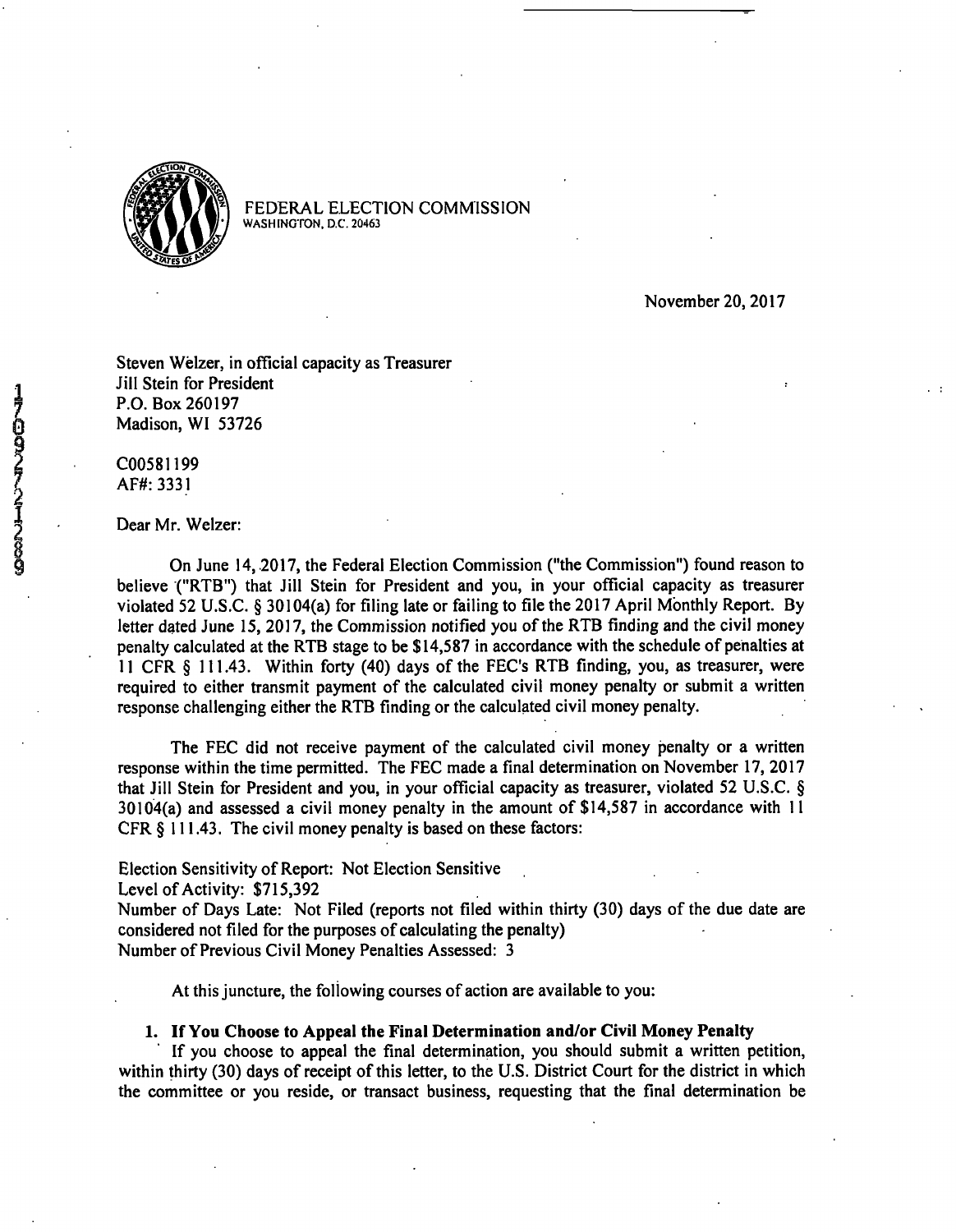modified or set aside. See 52 U.S.C.  $\S 30109(a)(4)(C)(iii)$ . Your failure to raise an argument in a timely fashion during the administrative process shall be deemed a waiver of the respondents' right to present such argument in a petition to the district court under 52 U.S.C. § 30109.. 11 CFR§ 111.38.

#### **2. If You Choose Not to Pay the Civil Money Penalty and Not to Appeal**

Unpaid civil money penalties assessed through the Administrative Fine regulations will be subject to the Debt Collection Act of 1982 ("DCA") as amended by the Debt Collection Improvement Act of 1996 ("DCIA"), 31 U.S.C. § 3701 et seq. If you do not pay this debt within thirty (30) days (or file a written petition to a federal district court - see below), the Commission will transfer the debt to the U.S. Department of the Treasury ("Treasury") for collection. Within five (5) days of the transfer to Treasury, Treasury will contact you to request payment. Treasury currently charges a fee of 30% of the civil money penalty amount for its collection services. If the age of the debt is greater than or equal to two years old. Treasury will charge a fee of 32% of the civil money penalty amount for its collection services. The fee will be added to the amount of the civil money penalty that you owe. Should Treasury's attempts fail. Treasury will refer the debt to a private collection agency ("PCA"). If the debt remains unpaid. Treasury may recommend that the Commission refer the matter to the Department of Justice for litigation.

Actions which may be taken to enforce recovery of a delinquent debt by Treasury may also include: (1) offset of any payments, which the debtor is due, including tax refunds and salary; (2) referral of the debt to agency counsel for litigation; (3) reporting of the debt to a credit bureau; (4) administrative wage garnishment; and (5) reporting of the debt, if discharged, to the IRS as potential taxable income. In addition, under the provisions of DCIA and other Statutes applicable to the FEC, the debtor may be subject to the assessment of other statutory interest, penalties, and administrative costs.

In accordance with the DCIA, at your request, the agency will offer you the opportunity to inspect and copy records relating to the debt, the opportunity for a review of the debt, and the opportunity to enter into a written repayment agreement.

#### **3. If You Choose to Pay the Civil Money Penalty**

If you should decide to pay the civil money penalty, follow the payment instructions on page 4 of this letter. You should make payment within 30 days of receipt of this letter.

#### **NOTICE REGARDING PARTIAL PAYMENTS AND SETTLEMENT OFFERS**

#### **4. Partial Payments**

If you make a payment in an amount less than the civil money penalty, the amount of your partial payment will be credited towards the full civil money penalty that the Commission assessed upon making a final determination.

#### **5. Settlement Offers**

Any offer to settle or compromise a debt owed to the Commission, including a payment in an amount less than the civil money penalty assessed or any restrictive endorsements contained on your check or money order or proposed in correspondence transmitted with your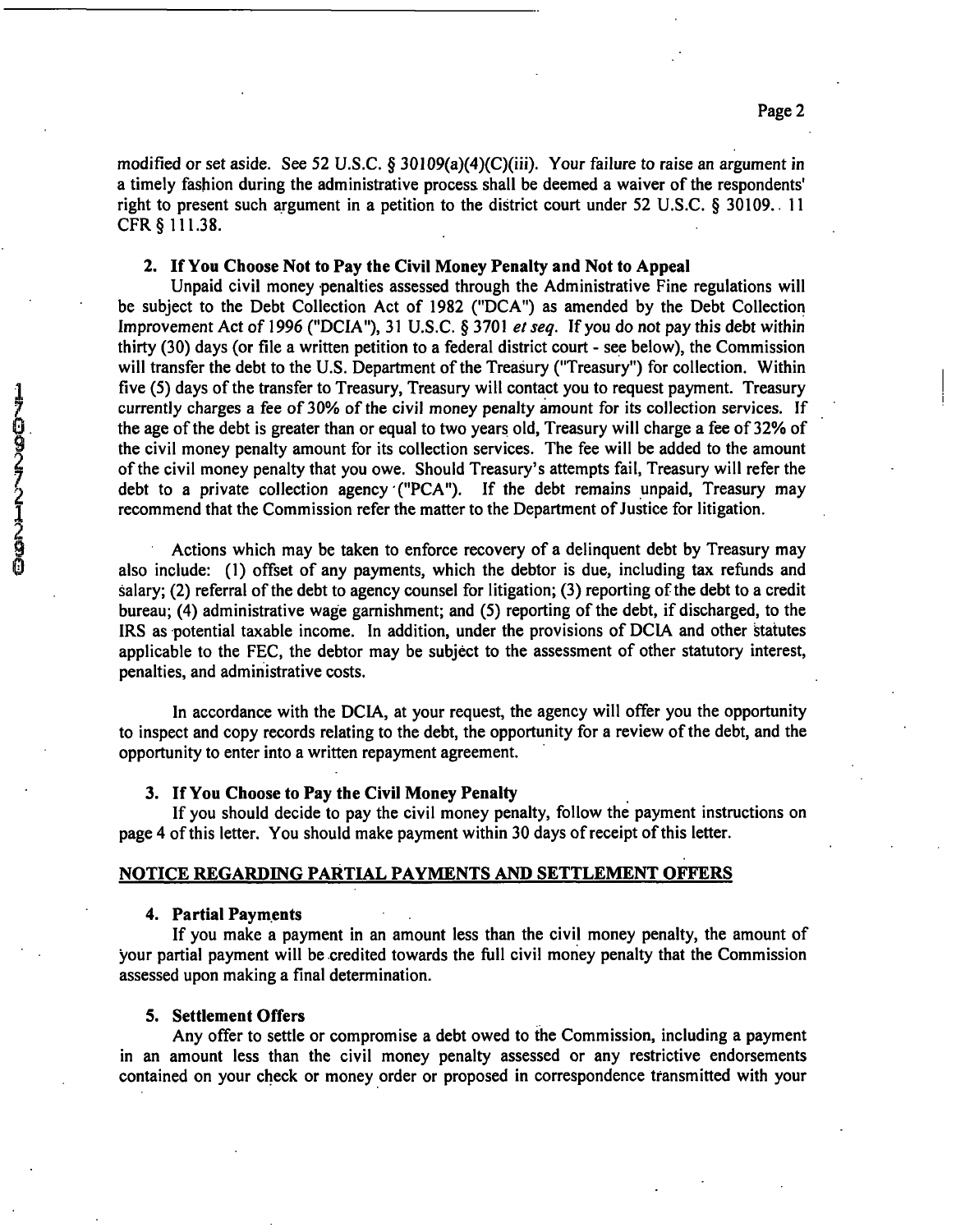Page 3

check or money order, will be rejected. Acceptance and deposit or cashing of such a restricted payment does not constitute acceptance of the settlement offer. Payments containing restrictive endorsements will be deposited and treated as a partial payment towards the civil money penalty that the Commission assessed upon making a final determination. All unpaid civil money penalty amounts remaining will be subject to the debt collection procedures set forth in Section 2, above.

The confidentiality provisions at 52 U.S.C. § 30109(a)(12) no longer apply and this matter is now public. Pursuant to 11 CFR §§ 111.42(b) and 111.20(c), the file will be placed on the public record within thirty (30) days from the date of this notification.

If you have any questions regarding the payment of the civil money penalty, please contact Ben Holly at Federal Election Commission, 999 E St., NW, Washington, DC 20463, or our toll free number (800) 424-9530 (at the prompt, press 5) or (202) 694-1130.

On behalf of the Commission,

Steren Swalterer

Steven T. Walther Chair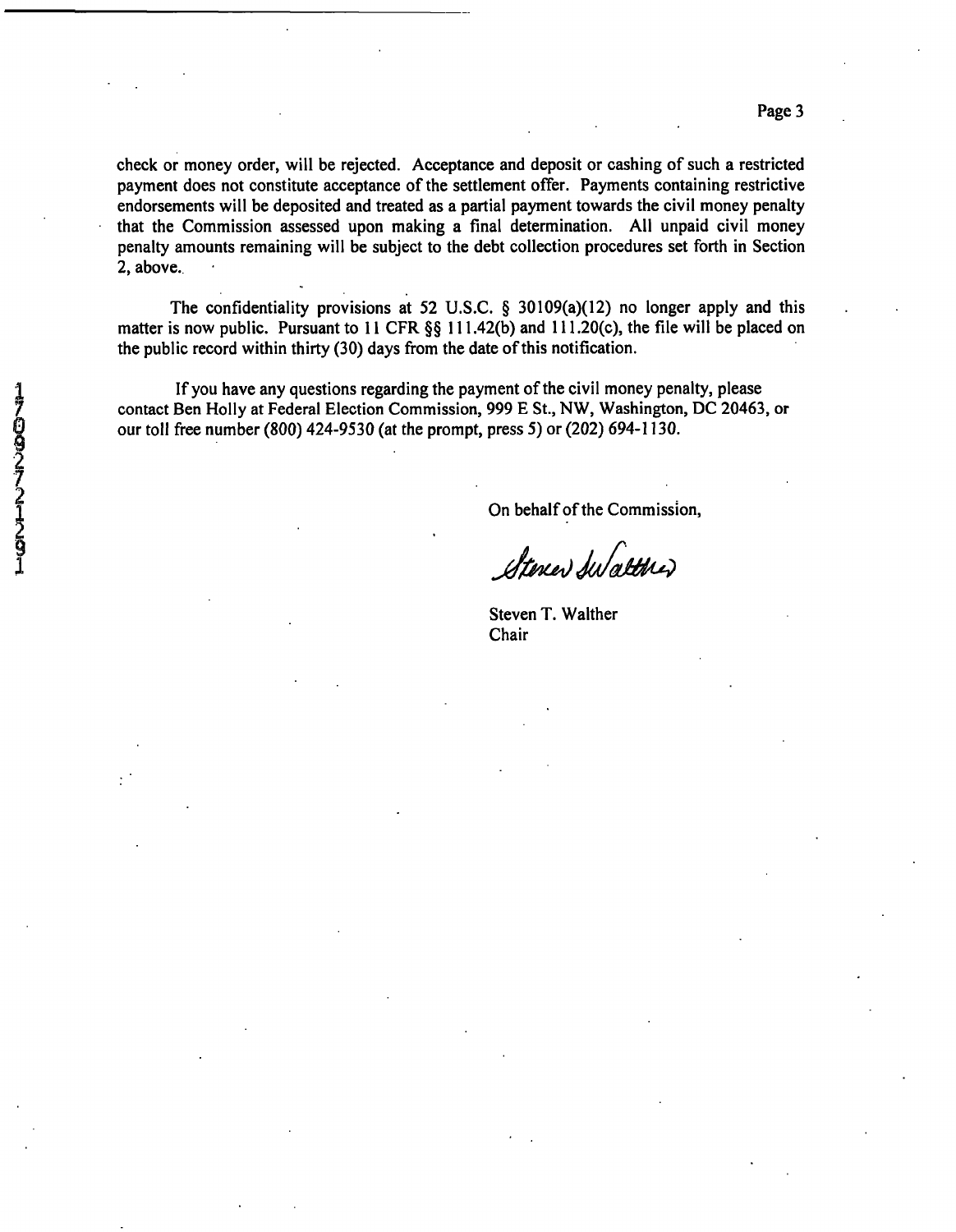#### **ADMINISTRATIVE FINE PAYMENT INSTRUCTIONS**

In accordance with the schedule of penalties at 11 CFR § 111.43, the civil money penalty is \$14,587 for the 2017 April Monthly Report. The payment is due within 30 days of receipt of this letter.

You may remit payment by ACH withdrawal from your bank account, or by debit or credit card through Pay.gov, the federal government's secure portal for online collections. Visit www.fec.gov/af/pay.shtml to be directed to Pay.gov's Administrative Fine Program Payment form.

This penalty may also be paid by check or money order made payable to the Federal Election Commission. It should be sent by mail to:

Federal Election Commission 1 PO Box 979058 2 St. Louis, MO 63197-9000

If you choose to send your payment by courier or overnight delivery, please send to:

U.S. Bank - Government Lockbox EEC #979058 1005 Convention Plaza Attn: Government Lockbox, SL-M0-C2GL St. Louis, MO 63101

#### **PAYMENTS BY PERSONAL CHECK**

Personal checks will be converted into electronic funds transfers (EFTs). Your account will be electronically debited for the amount on the check, usually within 24 hours, and the debit will appear on your regular statement. We will destroy your original check and keep a copy of it. In case the EFT cannot be processed for technical reasons, you authorize us to process the copy in lieu of the original check. Should the EFT not be completed because of insufficient funds, we may try to make the transfer twice.

#### PLEASE DETACH AND RETURN THE PORTION BELOW WITH YOUR PAYMENT

FOR: Jill Stein for President

FECID#: C00581199

AF#: 3331

PAYMENT AMOUNT DUE: \$14,587